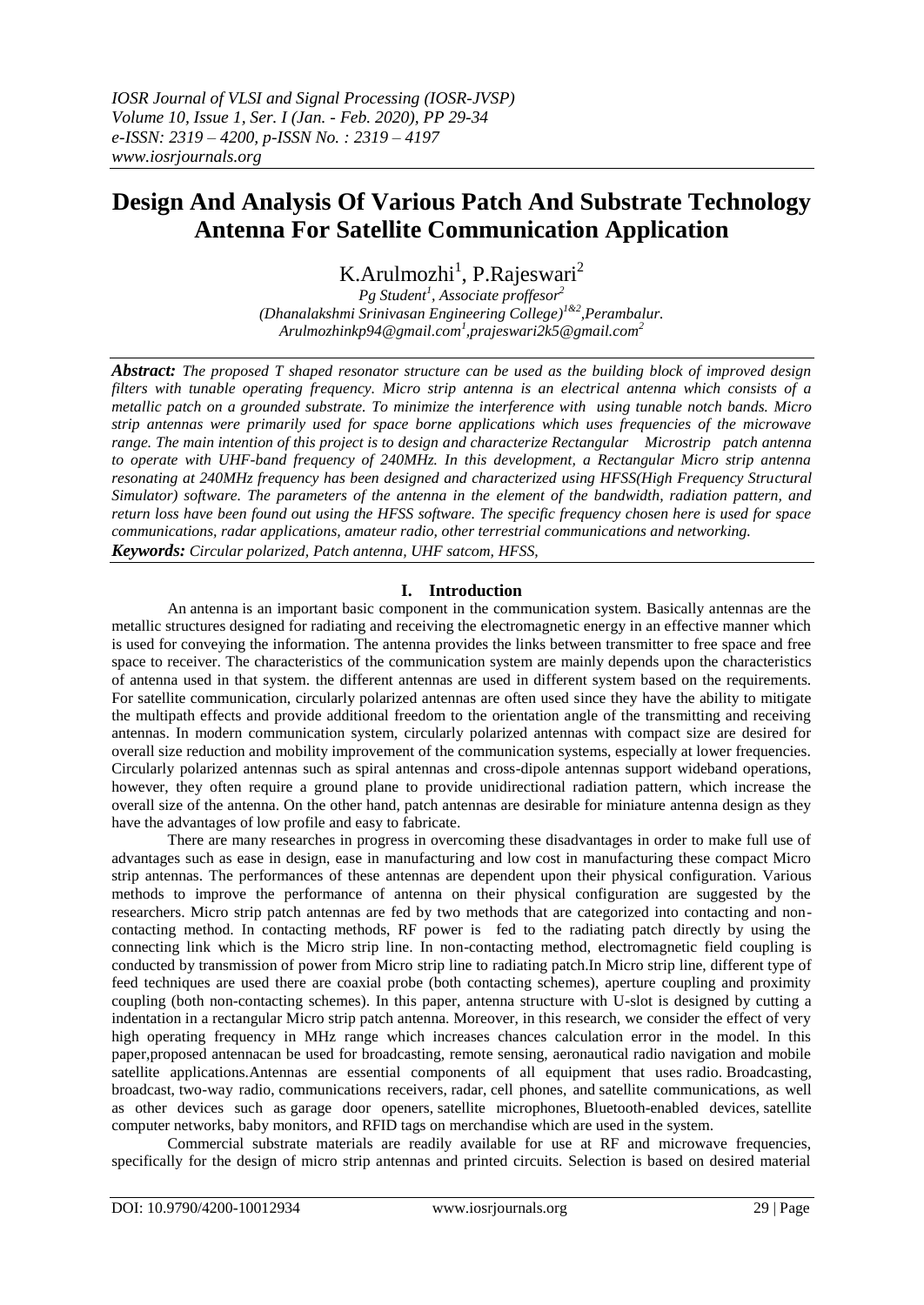characteristics for optimal performance over specific frequency ranges. Common manufacturer specifications include dielectric constant, dissipation factor (loss tangent), thickness, and Young's modulus.



**Fig. 1.** Initial stacked patch antenna design.

**Table I:** Dimensions Of The Initial Patch Antenna Design On Different Substrates (In Millimeters).

|              | W1          | W <sup>2</sup>                   |              |                | 1.7<br>n2 | -<br>шэ                         |     |
|--------------|-------------|----------------------------------|--------------|----------------|-----------|---------------------------------|-----|
| FR4          | 015<br>ں ہے | 254                              | 96.5         | $\sim$<br>--   | $_{0.8}$  | $\sim$ $\sim$<br>$\overline{1}$ | 400 |
| <b>TC600</b> | 190         | 217                              | 109          | $\Omega$<br>10 | $_{0.8}$  | 10 <sub>2</sub><br>17.L         | 400 |
| TMM10i       | 148         | 1.72<br>$\overline{\phantom{0}}$ | 130<br>1 J V | ıΩ<br>18       | 0.8       | 10 <sub>2</sub><br>17.Z         | 400 |

when designing micro strip antennasthickness of the substrate is considerableimportance. The most desirable substrates for antenna performance are the ones that are thick with a low dielectric constant. This tends to result in an antenna with a large bandwidth and high efficiency due to the loosely bound fringing fields that emanate from the patch and propagate into the substrate. However, this comes at the expense of a large volume antenna and an increased probability of surface wave formation. On the other hand, thin substrates with high dielectric constants reduce the overall size of the antenna and are compatible with MMIC devices, since the fringing fields are tightly bound to the substrate. With thin substrates, coupling and electromagnetic interference (EMI) issues are less probable. However, because of the relatively higher loss tangents (dissipation factors), they are less efficient and have relatively smaller bandwidths. Therefore, there is a fundamental trade off that must be evaluated in the initial stages of the Micro strip antenna design – to obtain loosely bound fields to radiate into free space while keeping the fields tightly bound for the feeding circuitry and to avoid EMI.

## **II. Existing System**

A slot loaded rectangular micro-strip patch antenna and a sub-wavelength compact, resonant patch antenna loaded with meta material. In this patch the slot is taken as capacitive reactance. It is found that the resonance frequency decreases by increasing slot width for a given slot length the decrease in the resonance frequency in the lighter side for longer slot length, where as it is in the min. side for the lower slot length, in case of resonant patch antenna loaded with metamaterial the matching and radiation properties have analyzed. These configurations may reveal in principle an arbitrarily low resonant frequency for a fixed dimension, when their size is electrically smallthey may necessarily radiate efficiently. Demand for compact radiators with sufficiently high gain is rapidly increasing in many application areas, as modern satellite telecommunication systems and space communications require compact antennas with high gain, which become even more relevant requirements when the radiating elements have to be combined in large antenna arrays for satellites, space vehicles, airplanes, and so on. Micro strip patch antennas, due to their inherent capabilities (mainly low cost, low weight and low profile) are widely used in those setups. Even though such antennas are very thin compared to the operating wavelength (  $0.05-0.01 \lambda$  ) in their cross section, however, still their transverse dimensions cannot be made arbitrarily short, since a regular patch antenna resonates at a given frequency when its linear transverse dimension is of the order of half wavelength. The interest in overcoming this limitation represents one of the main challenges for antenna designers. In this context of novel artificial materials an important role may be played by metamaterials, which, due to their interesting anomalous electromagnetic features, have attracted a great deal of attention in recent years for several electromagnetic applications.

In the present paper, we have comparatively analyzed the rectangular antenna loaded with metamaterial and fed with Micro strip line by thoroughly revisit the theory of patch antennas in terms of resonance frequency and VSWR with respect to slot length and slot width with the help of equivalent circuit diagram to show how suitable pairing of metamaterials and standard dielectrics may indeed allow a sub-wavelength resonance in such structures. Determined to get such quasi-static resonances for patch antenna setups necessary and sufficient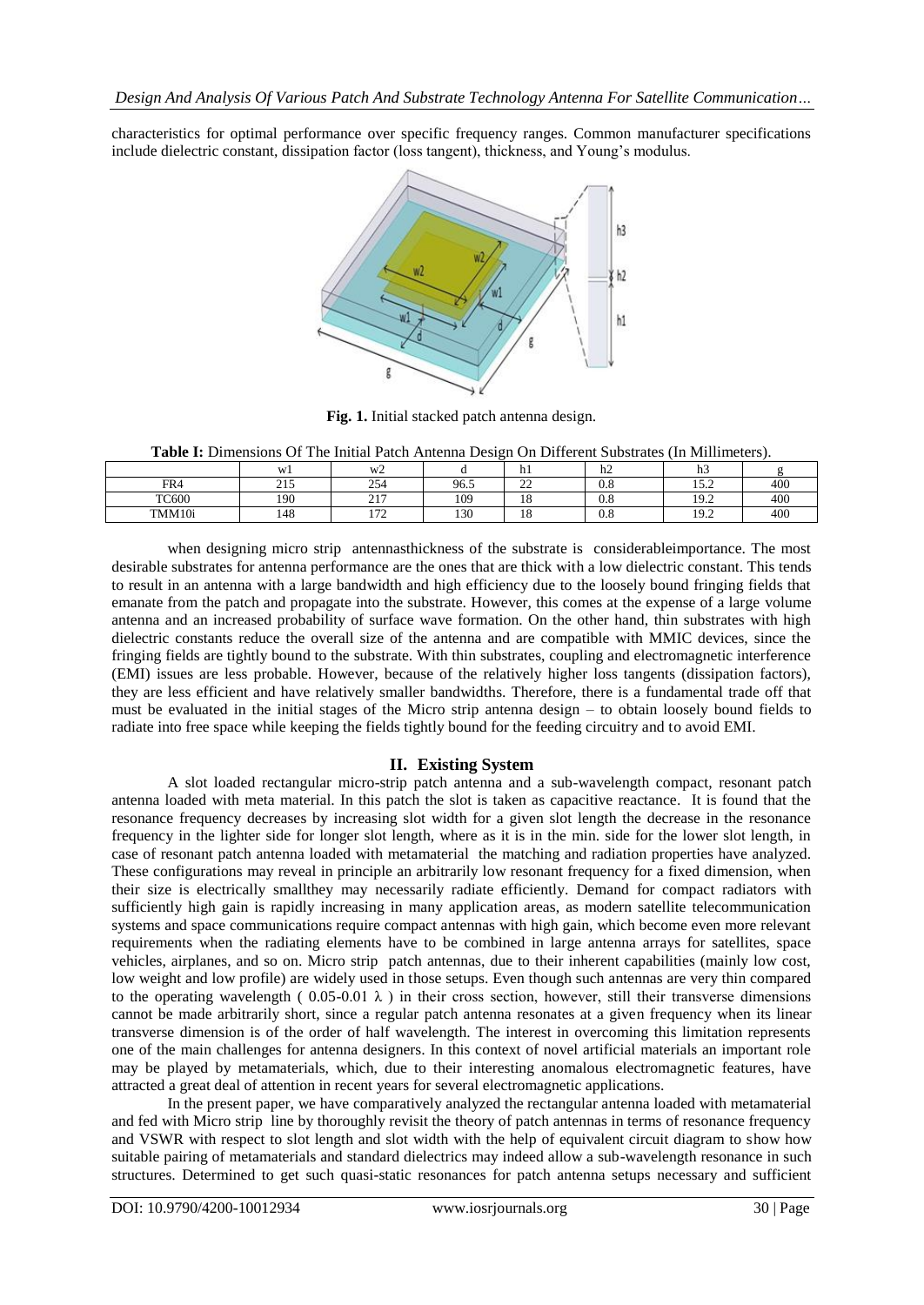condition are required. Then, the radiation properties of such sub-wavelength patches are studied theoretically, showing which configurations may be designed to properly radiate in free space. Finally, some optimized designs are verified through full-wave numerical simulations, taking into account dispersion,losses and feeding networks for these devices.

#### **III. Proposed System**

In antenna design, the [important factor is that antenna must be capable of working for different bands](https://www.ijert.org/)  must have small in size. In this [mpaper presents design and simulation of multiple u slot antenna by using HFSS](https://www.ijert.org/)  simulation software [for wireless applications. In this demonstration, slots have been cut on side of patch so as to](https://www.ijert.org/)  [obtain better characteristics; initially 30 mm patch length is taken and analyzed using coaxial feed at \(1, 13, 0\).U](https://www.ijert.org/)  [slots cut in patch is having 6 mm length and 2 mm wide. Two straight arms are surrounding it with dimensions](https://www.ijert.org/)  of 1x 8 mm<sup>2</sup>[. This u slot is repeated for four](https://www.ijert.org/) sides.. By cutting four u slots, antenna resonated at 4.6 GHz, 5.2 GHz and 7.4 GHz with return loss of -19.81 dB, -11.10 dBan[d-18.1 dB with bandwidth of 200 MHz, 100 MHz](https://www.ijert.org/)  [and 800MHz. This antenna had good gain with maximum power in major lobe direction. This antenna can be](https://www.ijert.org/)  [most widely used for defence and secure communication application, WLAN application, satellite, RADAR and](https://www.ijert.org/)  [different C band applications. Parametric analysis had been applied by varying substrate thickness, feed point,](https://www.ijert.org/)  [substrate, changing dimensions of patch. It is found that best results obtained using patch of](https://www.ijert.org/)  [dimensions30mmusingFR-4assubstrate.](https://www.ijert.org/)



**Fig.2.**Schematic of the proposed antenna design with U-slots Isometric view.

In the current state developments in wireless communication industries continue to derive requirement of small, compatible and affordable micro strip patch antennas. A patch antenna is a narrowband antenna with large beam width. It is fabricated by engraving the antenna element pattern in metal trace which is bonded to an insulating dielectric substrate such as a printed circuit board with a continuous metal layer bonded to the opposite side of the substrate known as a ground plane. Micro strip antenna can have different shapes which are square, rectangular, circular and elliptical, but antenna can have any continuous shape. Instead of using a dielectric substrate, some antennas can be made of a metal patch mounted above a ground plane using dielectric spacers. They are often mounted on the exterior of aircraft and spacecraft or are incorporated into mobile radio communications devices. Micro strip antennas are best choice for wireless devices because of characteristics like low profile, low weight, ease of fabrication and low cost. Since it is common practice to combine several radios into one wireless and use single antenna. Microstrip antenna can have less bandwidth and gain sometimes it will be suffered.

Different techniques have been used like cutting slot in patch, fractal geometry and DGS to obtain multiband and wideband characteristics. In order to DGS has been used to increase the bandwidth. When cutting shape from ground planeDGS may be realized. This Shape can be simple or complex. It is to be observedthat within particular area of ground.Different resonant frequencies and differentbandwidth can be produced by using different DGS. A 90° hybrid coupler feeding network was designed on the Rogers RO4350B substrate layer of the antenna to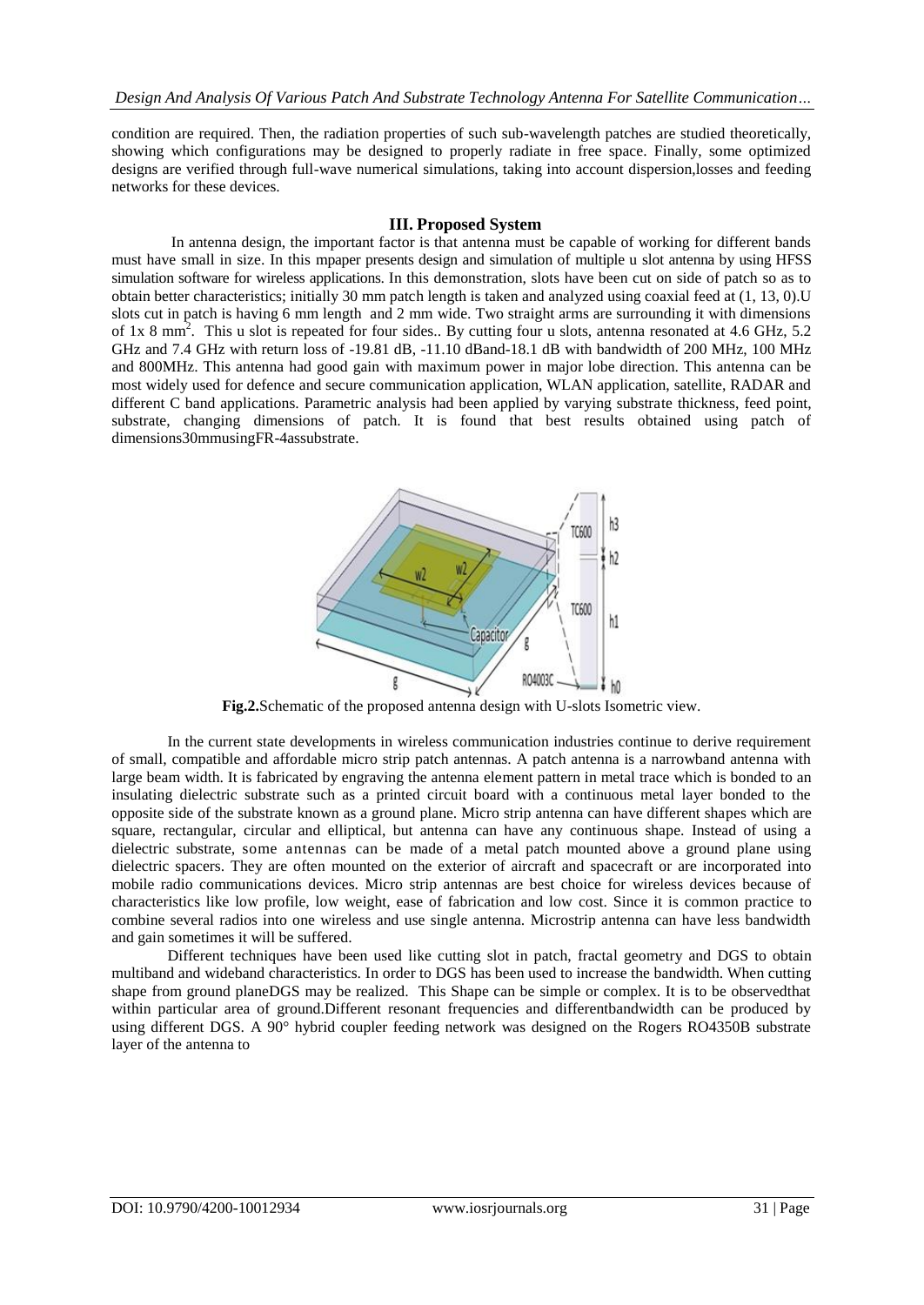

**Fig. 3.** Simulated radiation patterns in X-Z plane and Y-Z plane at different frequencies.

feed the feeding probes with phase offset of 90°. Other feeding networks such as T-junction microstrip or Wilkinson power divider can also be used to feed the antenna. However, due to the high *S*11 value of this antenna, the unique feature of the 90° hybrid coupler, which reflected energy from the output ports is transmitted to the isolation port [16], is used to improve the *S*11 of the antenna.

[Various applications like defense, airplane and military applications are used in microstrip antenna. But](https://www.ijert.org/)  [these antennas suffer from inconvenienciesof small bandwidth, gain and return loss. In order to improve antenna](https://www.ijert.org/)  characteristics, different techniques have been used [like use of fractal geometry, defected ground structure and](https://www.ijert.org/)  [cutting slot. In this dissertation, slots have been cut on side of patch so as to obtain better characteristics;](https://www.ijert.org/)  [initially patch of length 30 mm is taken and analyzed using coaxial feed at \(1, 13, 0\). FR-4 has been used as](https://www.ijert.org/)  [substrate with dielectric constant of 4.4 and loss tangent of 0.02. Design is modified by making a u slot so as to](https://www.ijert.org/)  [make similar to that of reference antenna. Details of antenna dimensions are made in table 1. These dimensions](https://www.ijert.org/)  [had been used to design antenna.](https://www.ijert.org/) [Various applications like defense, airplane and military applications are used](https://www.ijert.org/)  [in microstrip antenna. But these antennas suffer from inconvenienciesof small bandwidth, gain and return loss.](https://www.ijert.org/)  [In order to improve antenna characteristics, different techniques have been used like use of fractal geometry,](https://www.ijert.org/)  [defected ground structure and cutting slot. In this dissertation, slots have been cut on side of patch so as to](https://www.ijert.org/)  [obtain better characteristics; initially patch of length 30 mm is taken and analyzed using coaxial feed at \(1, 13,](https://www.ijert.org/)  [0\). FR-4 has been used as substrate with dielectric constant of 4.4 and loss tangent of 0.02. Design is modified](https://www.ijert.org/)  [by making a u slot so as to make similar to that of reference antenna. Details of antenna dimensions are made in](https://www.ijert.org/)  [table 1. These dimensions had been used to design antenna.](https://www.ijert.org/)

Performance of that antenna,Gain is perhaps the most widely used descriptor. Most commonly used more than one designationor interpretation. Most antennas are passive devices which do not have power gain in the sense that an amplifier may paradepower gain. A particular antenna may radiate much more power in a given direction than an isotropic antenna in the sense of viewed from the standpoint of a generalizedreceiver. Therefore, the ratio of the intensity is called gain, in a given direction, if the power accepted by the antenna were radiated isotropicthat time radiation intensity would be obtained.Note that the total power radiated from an antenna is related to the total input power by a coefficient called antenna radiation efficiency. The greater the radiation efficiency, the greater the energy transmitted or received. According to the IEEE standard, gain doesn't include losses arising from impedance mismatches (reflection losses) and polarization mismatch (losses). This means, therefore, that the gain takes into account only the loss of the dielectric and conduction system of the same antenna. The reflection losses and the polarization mismatch are very important losses and they need to be included in the link calculation of a communication system to determine the received or radiated power.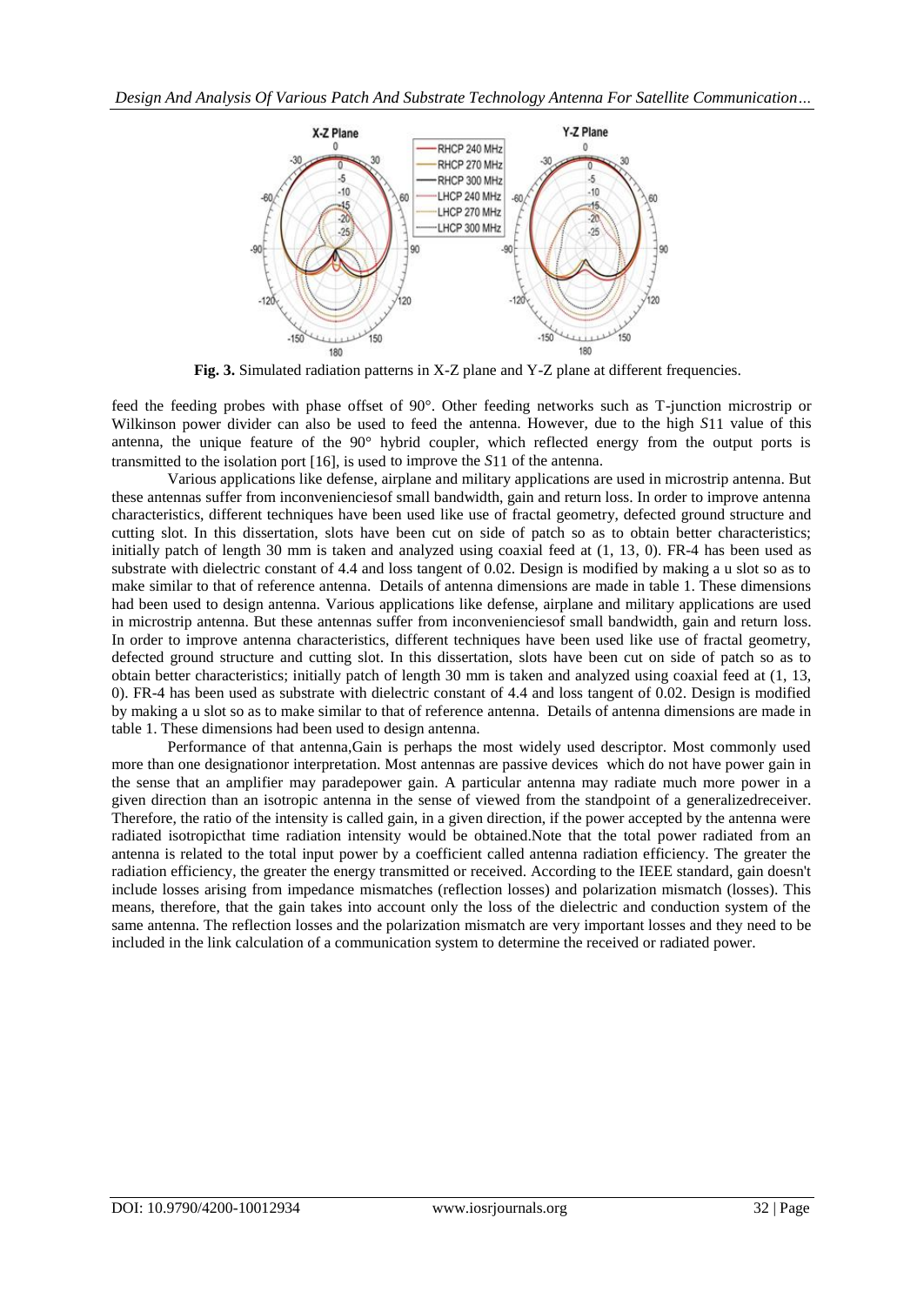

**Fig.3.**Measured  $S<sub>11</sub>$  of the fabricated antenna.



**Fig.4.** Measured Radiation patterns of the fabricated antenna.

Micro strip antennas have numerous advantages such a slight weight, low profile, easy fabrication and simple modeling. They can be designed to operate over a large range of frequencies (14-18 MHz) and easily combine to form linear or planar arrays. The substrate dielectric constant used for micro strip antenna generally low (typically  $\sim$  2.5) to reduced fringing field. The proposed antenna is designed for 2.45 MHz frequency with E shaped patch. Coaxial feed is the simplest feed for micro strip antennas. In this, an inner conductor of coaxial line is attached to the radiating patch while outer conductor is connected to ground plane. It has spurious radiation because the radiating and feeding systems are disposed on two sides of ground plane and shielded from each other

### **IV. Conclusion**

It may be concluded that loading of patch with narrow slot. Affects significantly resonance frequency.input impedance and bandwidth increase with slot with for a given slot length. we have analyzed the possibility of designing sub wavelength resonant patch antennas using met material blocks. Realistic numerical simulations, considering material dispersion, losses and the presence of the feeding network have been also presented, providing a validation of the theoretical results and showing how a practical realization is foreseeable. While as with the equilateral triangular Micro strip antenna with Micro strip feed it is found that 35.5% of space can be save is constructing ETMP structure. This may indeed open interesting venues for the design of small-scaled antennas with enhanced performance.

A small-size Micro strip antenna for UHF band Application using probe feed and aperture feed is proposed and successfully implemented. It is concluded that unequal slot in patch provides a bandwidth of 16.4 % with 4 dB gain and near about 1.06 VSWR. This proposed Micro strip antenna enhanced the impedance bandwidth and provides good matching. This antenna simulated by HFSS'11.The bandwidth of Micro strip antenna can be further increased by changing the configuration of the patch to different shapes such as Patch antenna or U-slot Patch antenna. The simulation will be done using HFSS.